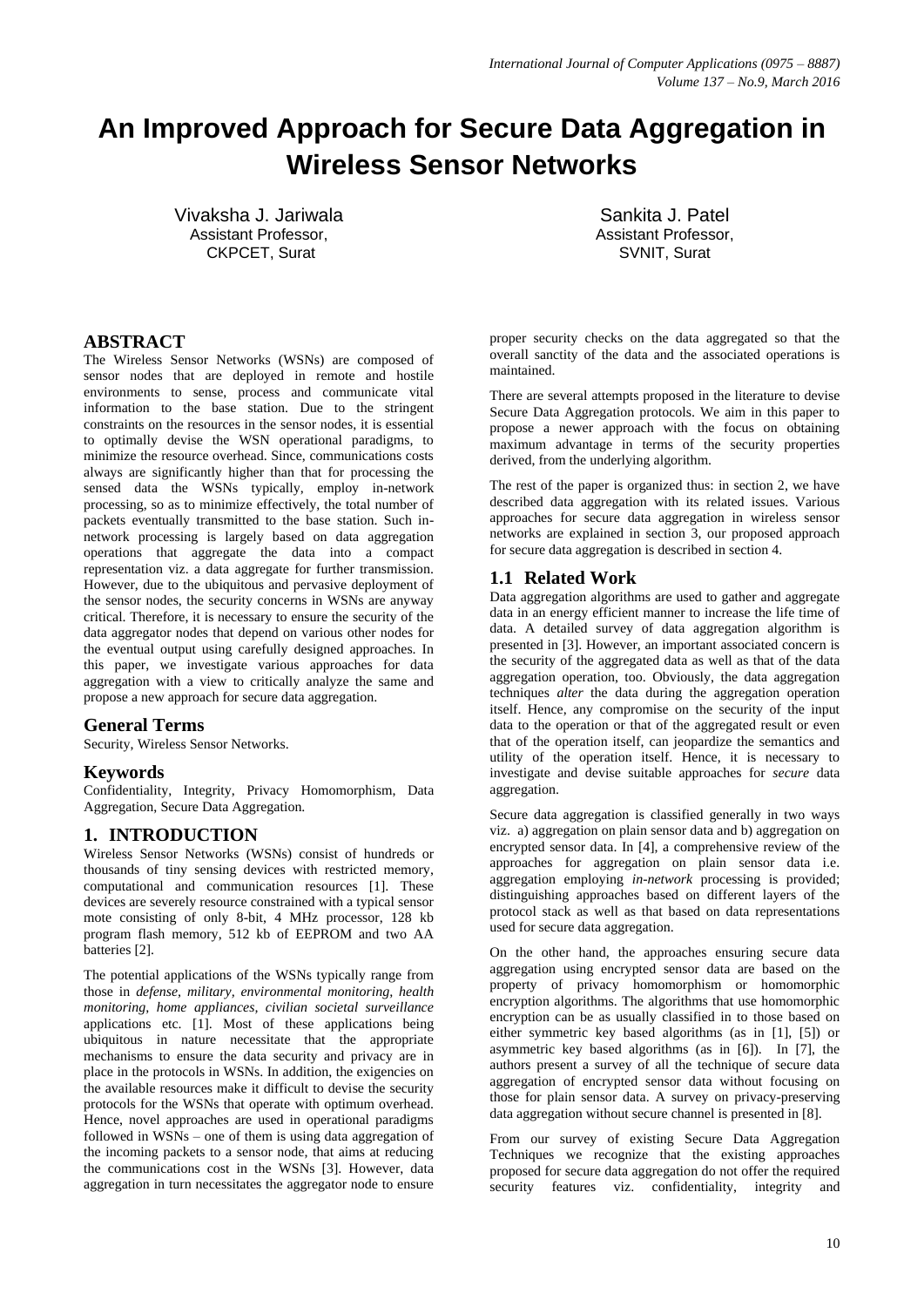authentication together. Therefore, with the motivation to improve upon the same, we propose a new approach that offers *ALL* of these attributes. Our approach is based on public key cryptography, using homomorphic encryption and additive digital signatures to achieve *confidentiality, message integrity* and *authentication* for data aggregation in wireless sensor networks.

## **2. SECURE DATA AGGREGATION**

One of the issues that is encountered when devising the security protocols for the resource constrained environments is the associated overhead. In order to perform data aggregation hop-by-hop, intermediate nodes have to decrypt each received message, then aggregate the messages according to the corresponding aggregation function, and finally encrypt the aggregation result before forwarding it. Clearly, this is not an energy efficient way of performing secure data aggregation and it may result in considerable delay. In addition, this process requires neighboring data aggregators to share secret keys for decryption and encryption. So in order to achieve end-to-end data confidentiality and data aggregation together without requiring secret key sharing among data aggregators privacy homomorphism has been used in the literature [9, 10].

Naturally, when using secure data aggregation on the plain sensor data, the number of rounds of encryption/decryption operations (and therefore the associated overhead) drastically increases. In addition, such multiple rounds of decryptionencryption operations at each intermediate node also make the entire protocol more vulnerable to security threats. Hence, it is necessary to explore the probable approaches for devising secure data aggregation based on encrypted sensor data [4][5]. Obviously, the encryption/decryption operations are done at the end-to-end level in this approach and hence reduces the associated overhead.

In this section we discuss the various Secure Data Aggregation schemes in general.

### **2.1 Privacy Homomorphism**

The fundamental basis for data aggregations are cryptographic methods that provide privacy homomorphism property. A privacy homomorphism (PH) is an encryption transformation that allows direct computation on encrypted data [10].

Let Q and R denote two rings, and  $+$  and  $\oplus$  denote addition operations on the rings. Let k denotes the key space. We denote an encryption transformation E : K X Q  $\rightarrow$  R and the corresponding decryption transformation  $D : K X R \rightarrow Q$ . Given a,  $b \in Q$  and k, k1, k2  $\in K$ , we term a + b = Dk (Ek(a)  $\oplus$  Ek(b)) additively homomorphic with a single secret key and  $a + b = Dk$  (k1,k2) (Ek1(a)  $\oplus$  Ek2(b)) additively homomorphic with multiple secret keys.

We denote an asymmetric additively homomorphic encryption transformation as  $a + b = Dp$  (Ep(a)  $\oplus$  Eq(b)) with (p,q) being a private, public key pair.

## **2.2 Encryption Transformations**

Encryption transformations are based on symmetric homomorphic encryption transformations and asymmetric homomorphic encryption transformations.

#### **Symmetric Homomorphic Encryption Transformations**

Symmetric homomorphic encryption requires identical keys to be used for encryption and decryption. All the symmetric

homomorphic encryption transformations are summarized in Table 1.

| Table 1. Summary of SDA using Encrypted (Symmetric |  |
|----------------------------------------------------|--|
| <b>Key)</b> Sensor Data                            |  |

| N<br>0. | <b>Approaches</b>                                       | <b>Citation</b> | <b>Remark</b>                                                                                                                                                                                                                                                                                 |
|---------|---------------------------------------------------------|-----------------|-----------------------------------------------------------------------------------------------------------------------------------------------------------------------------------------------------------------------------------------------------------------------------------------------|
| 1       | Domingo-Ferrer                                          | $[11]$          | for<br>First<br>approach<br>symmetric<br>homomorphism<br>of<br>encrypted data                                                                                                                                                                                                                 |
| 2       | Energy efficient<br>high<br>and<br>accuracy<br>approach | $[12]$          | Secure<br>data<br>aggregation<br>without<br>releasing<br>private<br>sensor readings and<br>without<br>imposing<br>overhead on sensor<br>nodes.                                                                                                                                                |
| 3       | PH Probabilistic                                        | $[13]$          | Probabilistic<br>means<br>encryption<br>transformation<br>involves<br>some<br>randomness<br>that<br>chooses<br>the<br>ciphertext<br>corresponding<br>to<br>given plaintext.                                                                                                                   |
| 4       | Castelluccia,<br>Mykletum,<br>Tusdik (CaMyTs)           | $[14]$          | It uses only modular<br>additions; it is very<br>well suited for CPU<br>constrained devices.<br>Dis<br>$\sim$ 100 $\sim$<br>Sensor<br>node<br>identity also sent to<br>base<br>station<br>along<br>with aggregate data.<br>This<br>involves lot of<br>overhead<br>and<br>scalability problem. |
| 5       | Pair - Wise key<br>approach                             | $[15]$          | Sensor sends data to<br>its parent, it encrypts<br>it<br>n<br>time<br>using<br>additively<br>homomorphic<br>schemes as [13]                                                                                                                                                                   |
| 6       | Dynamic Cluster                                         | $[16]$          | Security equal to one<br>time pad is achieved<br>and<br>also combined<br>with dynamic cluster<br>head recycling.<br>Balance<br>energy                                                                                                                                                         |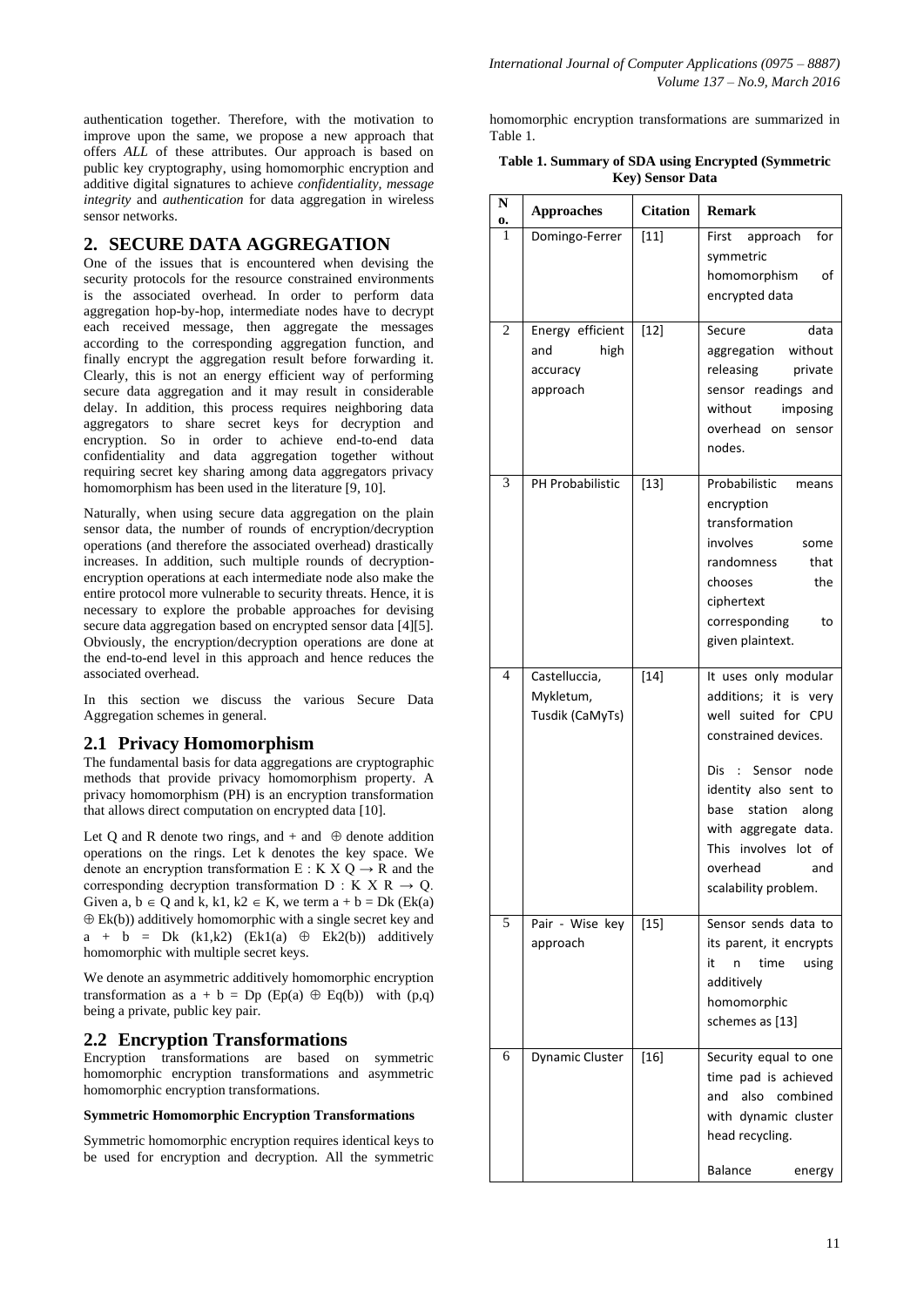| International Journal of Computer Applications (0975 $-8887$ ) |
|----------------------------------------------------------------|
| Volume 137 – No.9, March 2016                                  |

|                          |        | consumption of the<br>whole network and<br>prolong its life.                             |
|--------------------------|--------|------------------------------------------------------------------------------------------|
| Combined<br>Cryptosystem | $[17]$ | Combination of [10]<br>and [13]. Combine<br>the advantages<br>οf<br>both crypto schemes. |

## **Asymmetric Homomorphic Encryption Transformations**

All the asymmetric homomorphic encryption transformations are summarized in Table 2.

**Table 2. Summary of SDA using Encrypted (Asymmetric Key) Sensor Data**

| N<br>0.      | <b>Approaches</b>                 | <b>Citation</b> | <b>Remark</b>                                                                                                                                                                                                                                                                                                                                                                                                 |
|--------------|-----------------------------------|-----------------|---------------------------------------------------------------------------------------------------------------------------------------------------------------------------------------------------------------------------------------------------------------------------------------------------------------------------------------------------------------------------------------------------------------|
| $\mathbf{1}$ | <b>Discrete</b><br>Logarithms     | $[18]$          | OU-<br>As<br>secure<br>as<br>factoring<br>and based<br>the<br>ability<br>οf<br>on<br>computing<br>discrete<br>logarithms<br>in<br>particular subgroup.                                                                                                                                                                                                                                                        |
| 2            | Probabilistic<br>Cryptosystem     | $[19]$          | Benaloh - Encryption<br>cost is dependent on<br>size<br>of<br>the<br>the<br>Additive<br>plaintext.<br>homomorphic<br>property is achieved<br>the<br>through<br>οf<br>multiplication<br>cipher texts.                                                                                                                                                                                                          |
| 3            | Elliptic<br>Curve<br>Cryptography | $[20]$          | EC-OU<br>Discrete<br>logarithms are easy to<br>compute<br>in<br>curves<br>Ep(ap,bp) over Fp.<br>EC-NS<br>factoring<br>$\blacksquare$<br>based algorithms are<br>exported to particular<br>families of EC.<br>$EC-P -$<br>is<br>not<br>as<br>efficient and requires<br>much<br>too<br>computation.<br>$EC-EG$ -<br>additively<br>homomorphic,<br>and<br>ciphertexts<br>are<br>combined<br>through<br>addition. |

| 4 | Group Based  | $[21]$ | HCDA - sensor nodes    |
|---|--------------|--------|------------------------|
|   |              |        | in a group use the     |
|   |              |        | same public key. It is |
|   |              |        | based on<br>Elliptic   |
|   |              |        | curve cryptography so  |
|   |              |        | it is not affected by  |
|   |              |        | node<br>compromise     |
|   |              |        | attacks whereas        |
|   |              |        | symmetric key based    |
|   |              |        | protocols<br>are       |
|   |              |        | significantly affected |
|   |              |        | from these attacks.    |
|   |              |        |                        |
| 5 | Hierarchical | [22]   | Confidentiality<br>and |
|   |              |        | integrity              |
|   |              |        |                        |

# **3. PROPOSED APPROACH FOR SECURE DATA AGGREGATION**

In this research exercise, we attempt to explore further the feasibility of the PKC schemes using privacy homomorphism in WSNs. As we explain further, in this section, we employ digital signatures to achieve secure data aggregation, providing confidentiality and integrity of the data. Our proposed approach combines the idea from the PKC based Discrete Logarithms approach OU proposed in [18] and ECDSA proposed in [23] to achieve confidentiality and integrity of data to be aggregated and passed on to the base station.



#### **Fig 1: An Example**

In our scheme, we have proposed two algorithms, first to be implemented on the sensor node and the other one to be implemented on the base station.

Our proposed algorithm for sensor node generates unique signature for each outgoing message say Sig(x). The data from each sensor node is encrypted using the base station's public key viz.  $Enc(x)$ . Thus, every node communicates the encrypted message, its signature and its public key to its parent. After receiving the message from every child, the parent combines signature, public key and encrypted message and sums it. The message so received can be decrypted only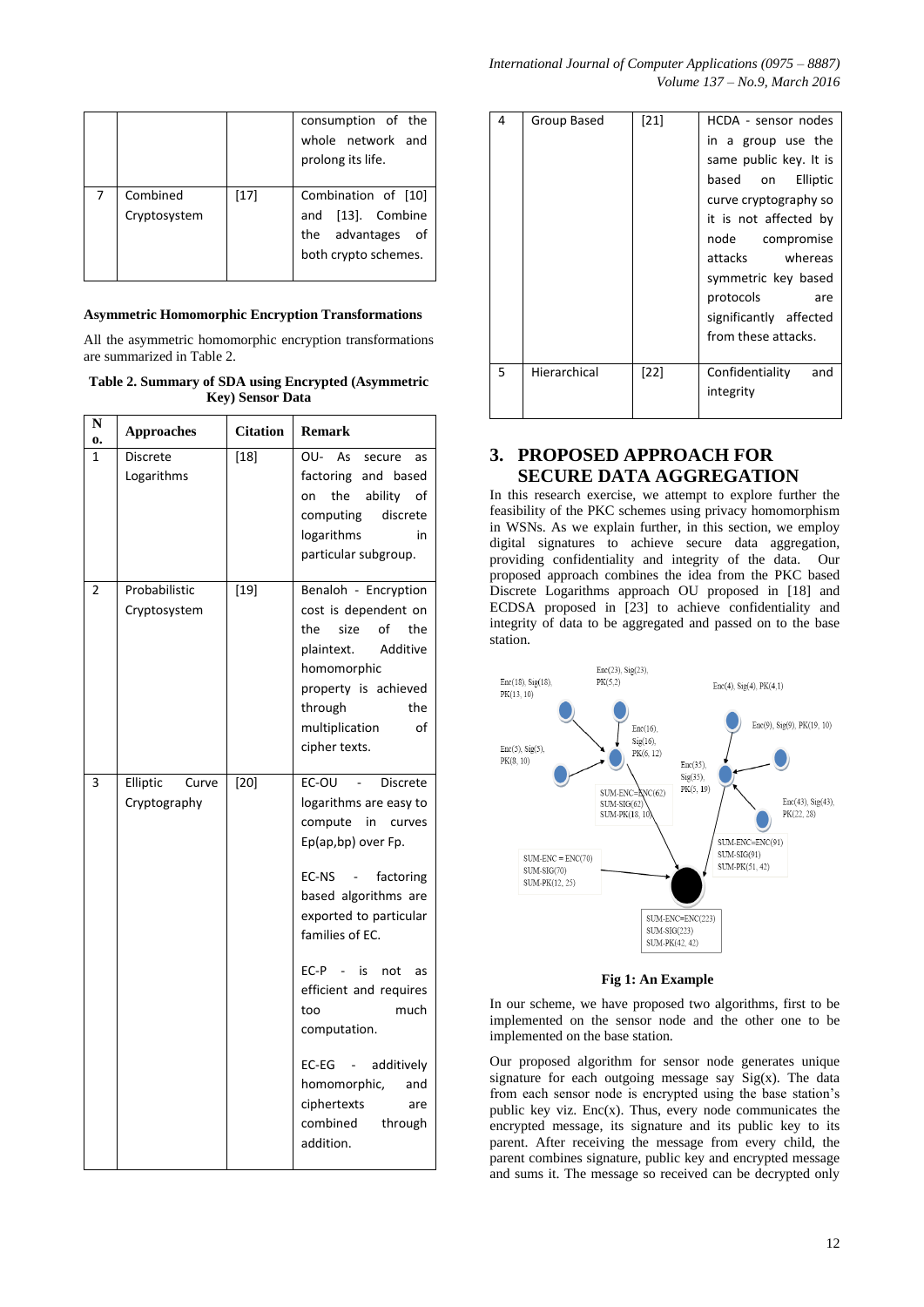by the base station that has the corresponding private key. Thus, the base station can now verify the sum of the signatures given the sum of the public keys.

Our proposed approach is based on Elliptic Curve Digital Signature Algorithm [23] and Elliptic Curve Okamoto Uchiyama algorithm [18]. Both approaches are based on elliptic curve cryptosystem. Elliptic curve cryptosystem is also having its own advantages like (a) their use of small keys which lead to short cipher texts, (b) the smaller real-estate required for hardware implementations (number of gates) and (c) a better security-per-bit ratio. By considering advantage and efficiency of OU and Elliptic curve cryptosystem, we have used EC-OU [18] for asymmetric homomorphic encryption transformation that gives us the confidentiality of data. EC-OU is provably secure and has many properties like: (a) Its trapdoor technique is essentially different from any other asymmetric schemes. (b) It is a probabilistic encryption scheme. (c) It can be proven to be as secure as the intractability of factoring  $n = p^2q$  (d) It is semantically secure under the p-subgroup assumption, which is comparable to the quadratic residue and higher degree residue assumptions. (e) It has homomorphic property [18]. We have used ECDSA to provide integrity of data for data aggregation. ECDSA is assumed to be secure under the assumption that the underlying group is generic and that a collision resistant hash function has been used.

## **4. CONCLUSION AND FUTURE WORK**

We propose a novel approach for secure data aggregation in WSNs. The proposed approach uses homomorphic encryption EC-OU algorithm to achieve data confidentiality while allowing in-network aggregation. We have used an additively digital signature algorithm based on Elliptic Curve Digital Signature Algorithm (ECDSA) to achieve integrity of the aggregate. To the best of our knowledge, combining preeminent feature of EC-OU and ECDSA to attain confidentiality and integrity and digging up benefit of both is new and hence it would be worth exploring. Our future work will include analysis of our novel approach and implementing the same in TinyOS/TOSSIM[24] .

## **5. REFERENCES**

- [1] F. Akyildiz, W. Su, Y. Sankarasubramaniam and E. Cayirci. 2002. Wireless sensor networks: a survey. *Computer Networks*, 38(4):393 – 422, 2002. ISSN 1389- 1286. doi: DOI:10.1016/S1389-1286(01)00302-4.
- [2] Crossbow, mica, wireless measurement system , datasheet. http://www.xbow.com/products/product\_pdf\_files/wirele ss\_pdf/mica2\_datasheet.pdf
- [3] Ramesh Rajagopalan and Pramod K. Varshney. 2006. Data aggregation techniques in sensor networks: A survey. *Comm. Surveys Tutorials*, IEEE, 8:48–63.
- [4] E. Fasolo, M. Rossi, J. Widmer, and M. Zorzi. 2007. Innetwork aggregation techniques for wireless sensor networks: a survey. *IEEE Wireless Communication*, 14(2):70–87.
- [5] Alzaid Hani, Foo Ernest and Nieto Juan Gonzalez. 2008. Secure data aggregation in wireless sensor network: a survey. In: *Proceedings of the sixth Australasian conference on Information security (AISC '08)*, pages 93–105. Australian Computer Society, Inc., ISBN 978-1- 920682-62-0.
- [6] Einar Mykletun, Joao Girao, and Dirk Westhoff. 2006. Public key based crypto schemes for data concealment in wireless sensor networks. In *IEEE International Conference on Communications.*
- [7] S. Peter, D. Westhoff, and C. Castelluccia. 2010. A survey on the encryption of convergecast traffic with innetwork processing. *IEEE Transactions on Dependable and Secure Computing*, 7(1).
- [8] Kshitija Nandgaonkar, Swarupa Kamble. 2016. A survey on privacy-preserving data aggregation without secure channel. *International Research Journal of Engineering and Technology (IRJET)*, 3(1).
- [9] D. Westhoff, J. Girao, and M. Acharya. 2006. Concealed data aggregation for reverse multicast traffic in sensor networks: encryption key distribution and routing adaptation. *IEEE Trans. Mobile Comput*., 5(10):1417– 1431.
- [10] Josep Ferrer and Domingo. 1996. A new privacy homomorphism and applications. *Inf. Process. Lett*., 60(5):277–282, ISSN 0020-0190.
- [11] Domingo-Ferrer and Joseph. 2002. A provably secure additive and multiplicative privacy homomorphism. In *ISC '02: Proceedings of the 5th International Conference on Information Security*, pages 471–483, London, UK, Springer-Verlag. ISBN 3-540-44270-7.
- [12] Hongjuan Li, Kai Lin, and Keqiu Li. 2010. Energyefficient and high-accuracy secure data aggregation in wireless sensor networks. *Computer Communications*, In Press, Corrected Proof, 2010. ISSN 0140-3664.
- [13] J. Girao, D. Westhoff, and M. Schneider. 2005. Cda: Concealed data aggregation for reverse multicast traffic in wireless sensornetworks. In *IEEE Intl Conf. Comm.*
- [14] Claude Castelluccia. 2005. Efficient aggregation of encrypted data in wireless sensor networks. In *In MobiQuitous*, pages 109–117. IEEE Computer Society.
- [15] M. Oenen and R. Molva. 2007. Secure data aggregation with multiple encryption. In *Proceedings of Fourth European Conference on Wireless Sensor Networks*.
- [16] Xinyang Huang, Ming Yang, and Yong Tong. 2007. An efficient and secure aggregation of encrypted data for wireless sensor network based on dynamic cluster. In *SpringSim '07: Proceedings of the 2007 spring simulaiton multiconference*, pages 51–57, SanDiego, CA, USA, 2007. Society for Computer Simulation International. ISBN 1-56555-312-8.
- [17] S. Peter, P. Langendo, and K. Piotrowski. 2007. On concealed data aggregation for wireless sensor networks,. In *Fourth IEEE Consumer Comm. and Networking Conf. (CCNC)*.
- [18] Tatsuaki Okamoto and Shigenori Uchiyama. 1998. A new public-key cryptosystem as secure as factoring. In *Eurocrypt '98, LNCS 1403*, pages 308–318. Springer-Verlag.
- [19] Josh Benaloh Clarkson. 1994. Dense probabilistic encryption. In *Proceedings of the Workshop on Selected Areas of Cryptography*, 120–128.
- [20] David Naccache and Jacques Stern. 1998. A new public key cryptosystem based on higher residues. In *CCS '98: Proceedings of the 5th ACM conference on Computer*